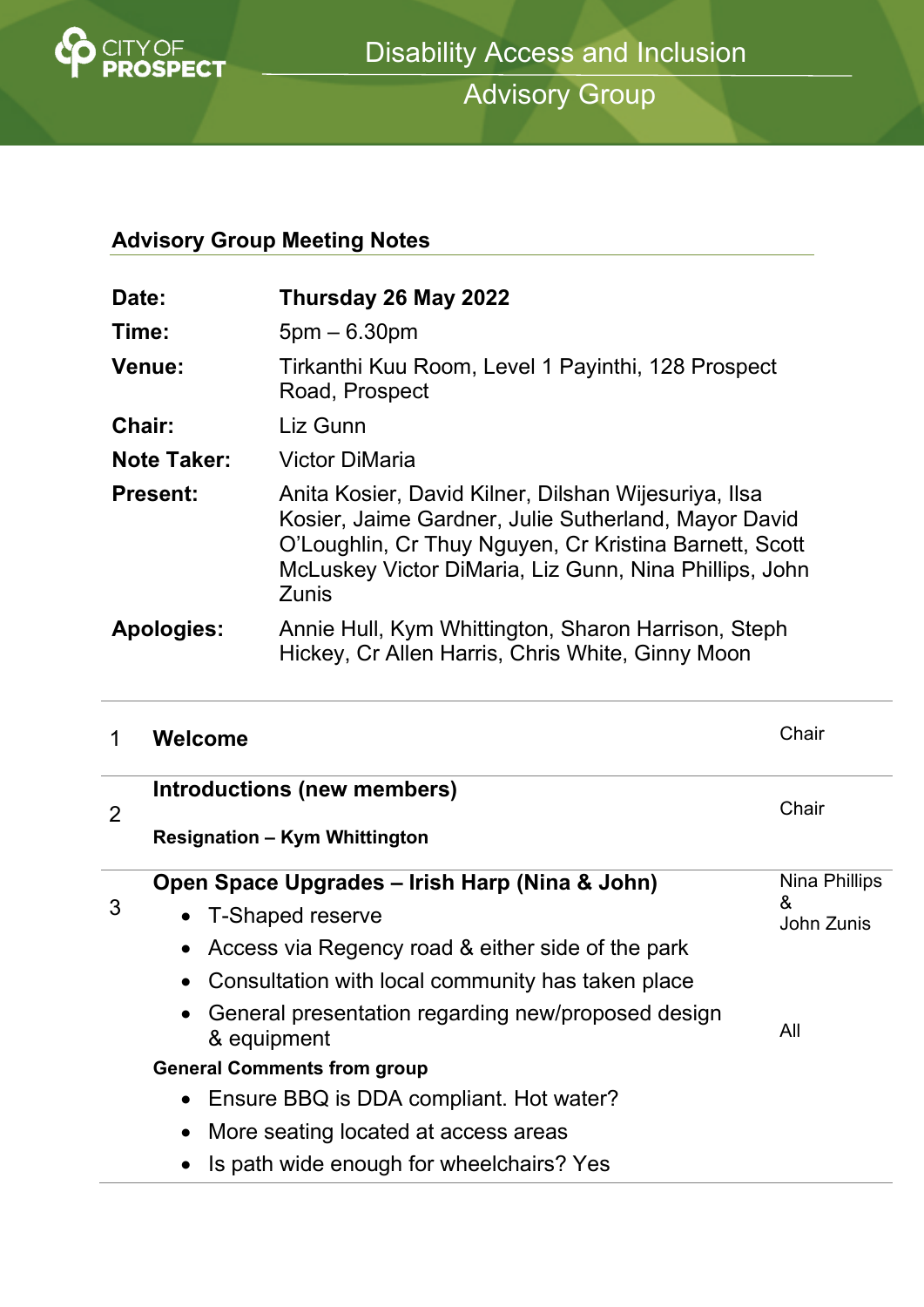

- Surfaces are friendly for all types of aids (wheelchairs etc)
- $\bullet$  Is the site flat? yes
- Tactile installation?
- Public Toilet not proposed for this playground. Consultation with local community. Toilet is located at Prospect Estate.
- Consult with Kindergarten regarding access to their toilets?
- Design and construction of seating/bench (width/length/heights). Types of seating
- Play equipment age suitability/capabilities? Flying fox/discover trail
- Opportunity for raised garden beds?
- Signage (directions/braille)
- Fencing/Child safety/latch height location on gate?
- Watering & irrigation? to be replaced.
- DDA Swings? not proposed
- Communication Boards? not proposed
- Changing spaces? not proposed
- Rubbish bins needed at various locations
- NDIS support?
- Other Government support?
- Parking? currently Regency Road & other adjacent locations. No dedicated parking proposed.

## **Terms of Reference**

4 • Feedback from the previous meeting presented with **final** wording agreed: Victor/Liz

# **Purpose**

*The role of the Disability Access and Inclusion Advisory Group (the Advisory Group) is to provide strategic, expert, and independent advice to Council on the implementation, monitoring and review of the City of Prospect's Disability Access and Inclusion Plan 2021-2025.*  All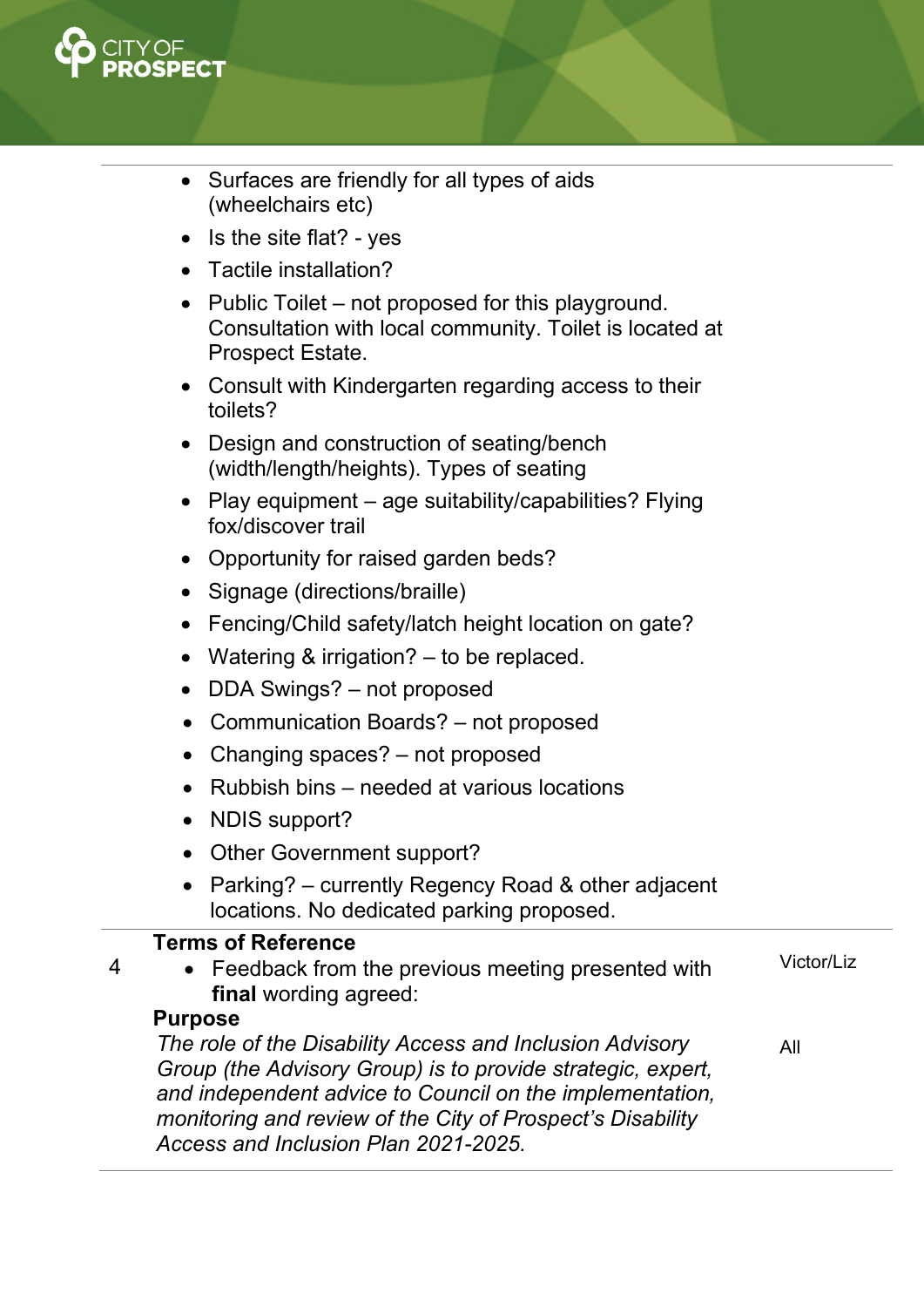

*This includes providing advice and review of policies, strategies, projects and plans with the aim to successfully advance the full inclusion of people with disability in the City of Prospect and wider community as equal citizens.* 

### **Term & Membership Requirements**

*The Advisory Group will operate during the term of the City of Prospect's Disability Access and Inclusion Plan 2021 – 2025.* 

*The size of the Advisory Group will be no more than 15 members (including 2 Elected Members, and the Mayor).* 

*The Advisory Group representation will give priority to individuals who have a lived experience of disability and will also include persons who provide a caring and support role to persons with disabilities (either personally or within a relevant organisation).* 

*Preference for membership will be given to City of Prospect residents/organisations, with appointment made by invitation from or application to the Advisory Group.* 

*Representation of the Advisory Group will reflect community demographics and expectations where reasonably and practically possible, including persons the Disability Inclusion Act 2018 (SA) seeks to advance*.

#### **Compliance**

*Advisory Group members must comply with all Council policies, codes and resolutions as applicable.* 

#### **Scope**

The **Advisory Group** will:

*1. Provide advice and feedback/recommendations to Council relating to the status/effectiveness of the implementation of key priorities and actions within the Disability Access and Inclusion Plan 2021 - 2025;*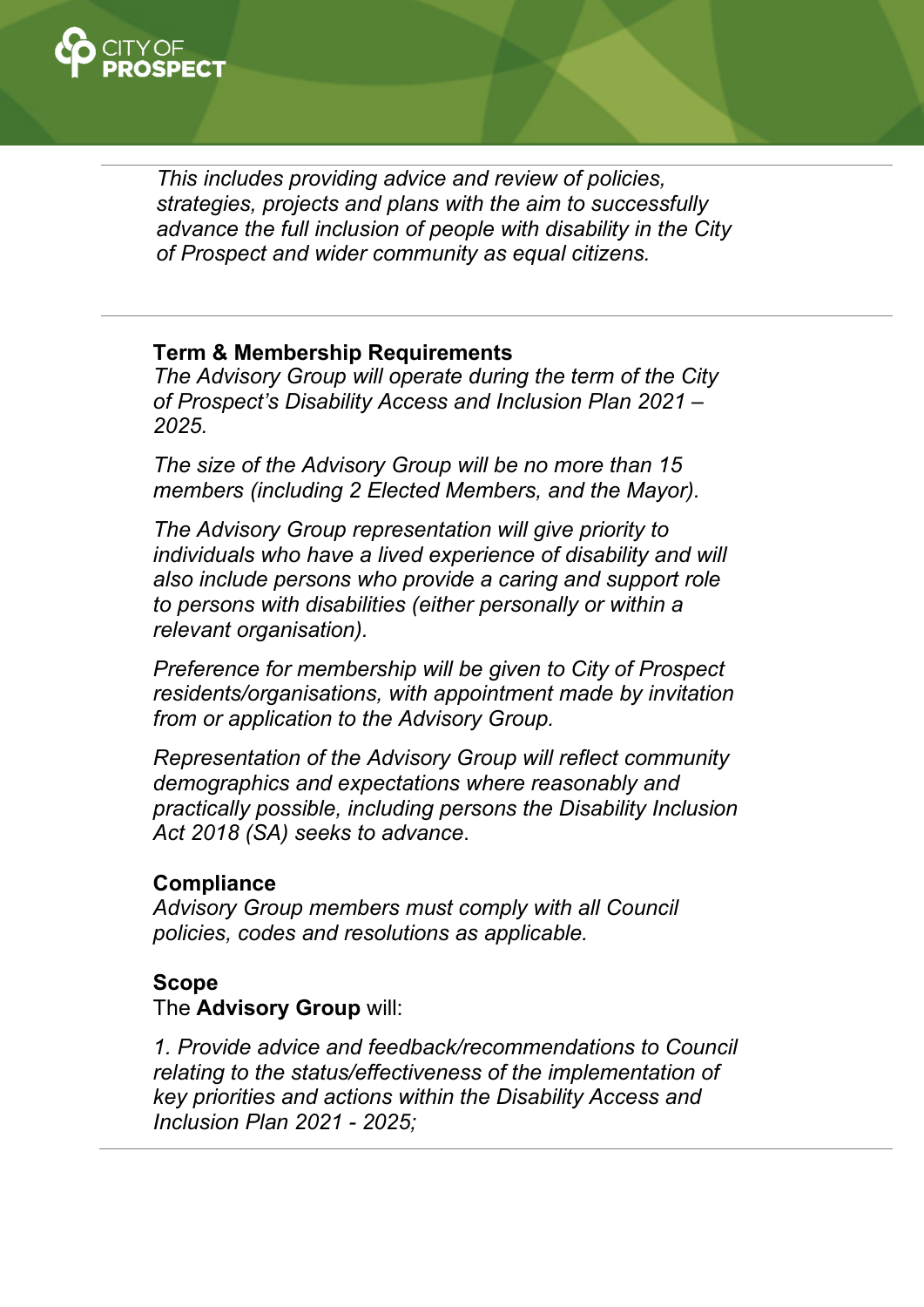

*2. Provide advice and feedback/recommendations to Council on key policy, project or strategy development and review, across key areas relevant to people with a disability;* 

*3. Provide advice to Council on how to identify and respond to issues that are relevant to people with a disability; and* 

*4. Identify further opportunities within the Disability Access and Inclusion Plan 2021-2025.* 

The **Council** will:

*1. Be the ultimate decision-maker in relation to disability access and inclusion frameworks, plans, strategies, policies and actions including decisions committing Council resources.* 

 *2. Engage with the Advisory Group regarding the development and evaluation of key strategies and policies aligned to the Disability Access and Inclusion Plan 2021- 2025.* 

*3. Where reasonably practical, notify the Advisory Group on how their input has been incorporated and what actions or outcomes have been achieved as a result;* 

*4. Support/encourage the Advisory Group to present to Council meetings on relevant key matters/actions;* 

*5. Consult /seek feedback from the Advisory Group on various other Council projects and plans open for community consultation where reasonably appropriate.* 

## 5 **DAIP Work Plan - Progress Update**

 Presentation regarding progress on Action/Priorities of the DAIP 2021-25.

Victor

 Workplan progress & actions being undertaken by Project Team